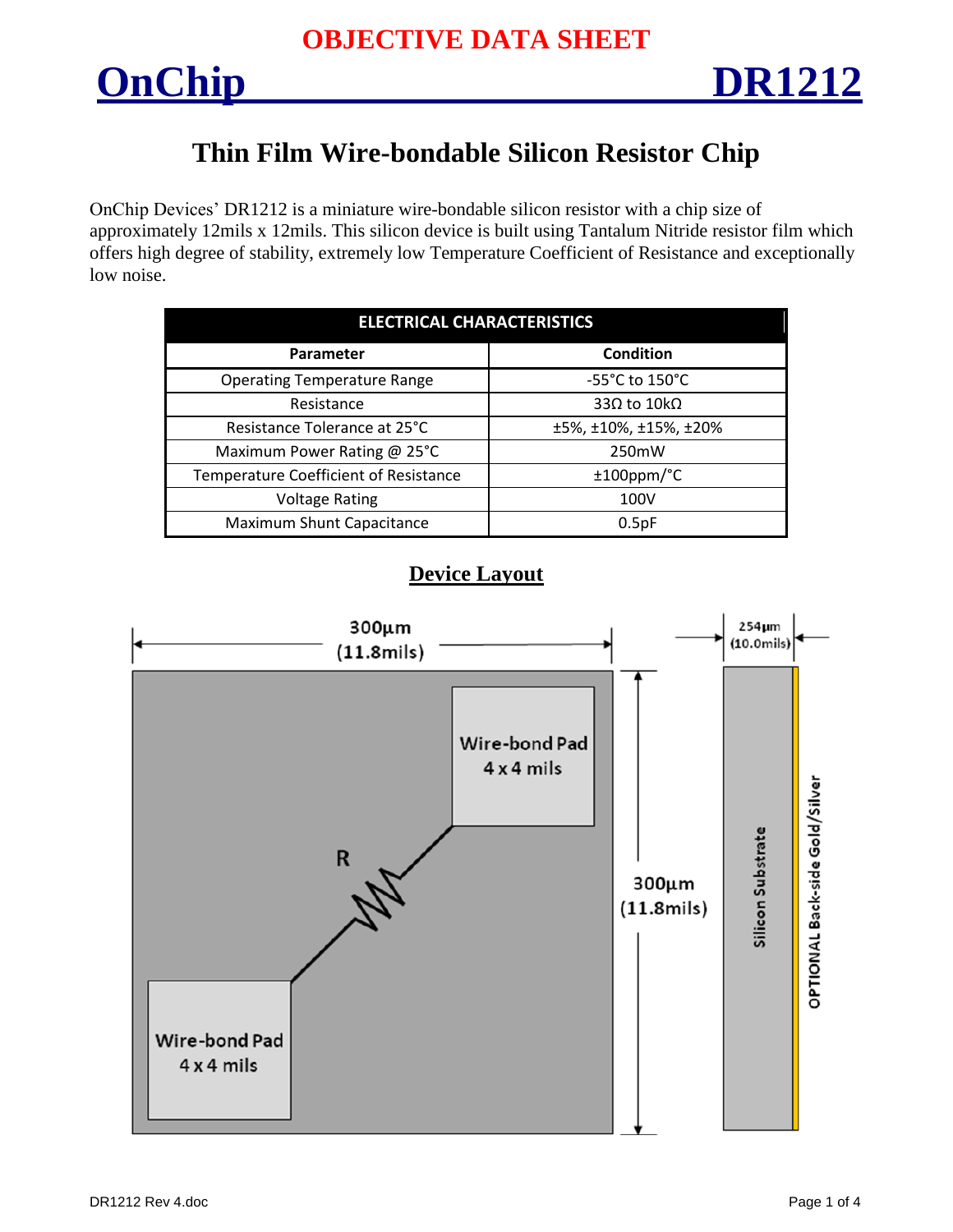# **OnChip DR1212**

| <b>MECHANICAL SPECIFICATIONS</b> |                                              |  |  |  |  |  |
|----------------------------------|----------------------------------------------|--|--|--|--|--|
| <b>Resistive Film</b>            | <b>Tantalum Nitride</b>                      |  |  |  |  |  |
| Substrate Material               | Silicon                                      |  |  |  |  |  |
| <b>Isolation Layer</b>           | 1um (Minimum) Silicon dioxide                |  |  |  |  |  |
| <b>Bonding Pads</b>              | 2um (Minimum) Al/Si/Cu [Gold optional]       |  |  |  |  |  |
| <b>Bond Pad Size</b>             | $4 \times 4$ mils sq.                        |  |  |  |  |  |
| <b>Back Metal</b>                | None [Gold or Silver optional]               |  |  |  |  |  |
| Passivation Layer                | Tantalum pentoxide                           |  |  |  |  |  |
| Die Size                         | 300um x 300um (11.8 x 11.8 mils sq.)         |  |  |  |  |  |
| <b>Saw Street</b>                | 50um (1.97mils)                              |  |  |  |  |  |
| <b>Wafer Diameter</b>            | 5"                                           |  |  |  |  |  |
| Wafer Thickness (Unlapped)       | $625$ um $\pm 25$ um (24.6mils $\pm 1$ mil)  |  |  |  |  |  |
| Wafer Thickness (Lapped)         | $254$ um $\pm 25$ um (10.0 mils $\pm 1$ mil) |  |  |  |  |  |

**Packaging: Products will be shipped either in waffle or Gelpak or diced on Mylar tape or as unsawn 5" wafers in plastic boxes with sufficient protection to avoid breakage during shipping.**

|                 | <b>Ordering Part Number</b> |                  |             |                    |                   |                |  |  |
|-----------------|-----------------------------|------------------|-------------|--------------------|-------------------|----------------|--|--|
| <b>Resistor</b> | Value*                      | <b>Tolerance</b> | Package     | <b>Front Metal</b> | <b>Back</b>       | <b>Lapping</b> |  |  |
| <b>Series</b>   |                             |                  | <b>Type</b> |                    | <b>Metal</b>      |                |  |  |
| DR1212          | $33R0 = 33\Omega$           | $J = \pm 5\%$    | $W =$       | $A = A1/Si/Cu$     | $1 =$<br>Ti/Ni/Au | No Letter      |  |  |
|                 |                             |                  | Unsawn      |                    |                   |                |  |  |
|                 |                             |                  | 5" Wafer    |                    |                   | Unlapped       |  |  |
|                 | $1000 = 100\Omega$          | $K = \pm 10\%$   | $B = Diced$ | $G = Gold$         | $2 = Ti/Ag$       |                |  |  |
|                 |                             |                  | and         |                    |                   | $L =$          |  |  |
|                 |                             |                  | shipped on  |                    |                   | Lapped         |  |  |
|                 |                             |                  | Mylar/tape  |                    |                   |                |  |  |
|                 | $1001 = 1,000\Omega$        |                  | $P = Diced$ |                    |                   |                |  |  |
|                 |                             | $N = \pm 15\%$   | and         |                    | $5 = None$        |                |  |  |
|                 |                             |                  | shipped in  |                    |                   |                |  |  |
|                 |                             |                  | Gelpak      |                    |                   |                |  |  |
|                 | $1002 = 10,000\Omega$       | $M = \pm 20\%$   |             |                    |                   |                |  |  |

\*R indicates decimal place. Last digit represents number of trailing zeros.

*Part Number Sample: DR1212-1002KWA2L is a 10kΩ ± 10% resistor with Al/Si/Cu front metal and Ti/Ag back metal, shipped on a lapped unsawn 5" wafer.*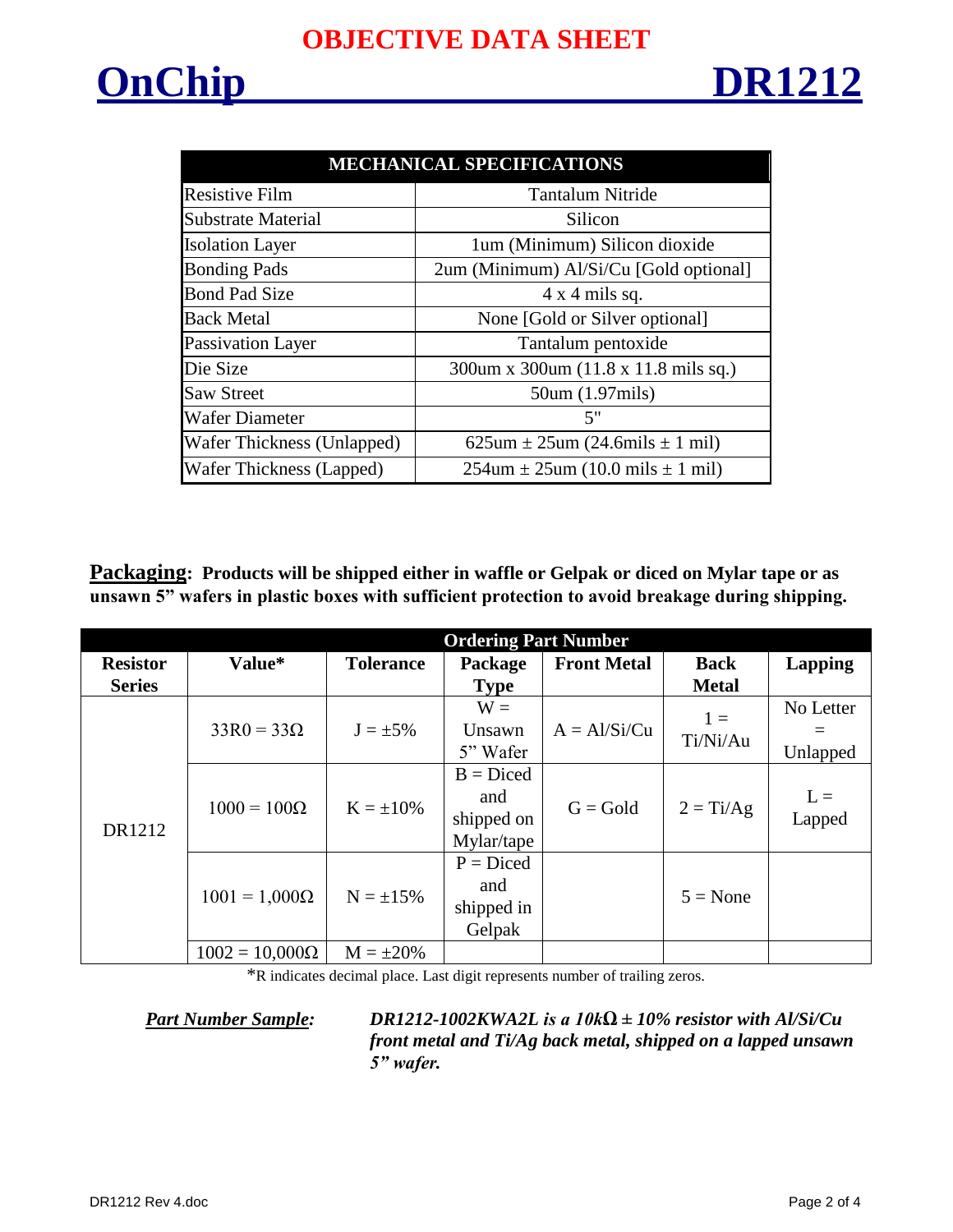## **OBJECTIVE DATA SHEET**

# **OnChip DR1212**

### **Resistor Layout: (Shown as a 2 x 2 Array)**





 $33\Omega$  Layout 1,000 $\Omega$  Layout





100Ω Layout 10,000Ω Layout